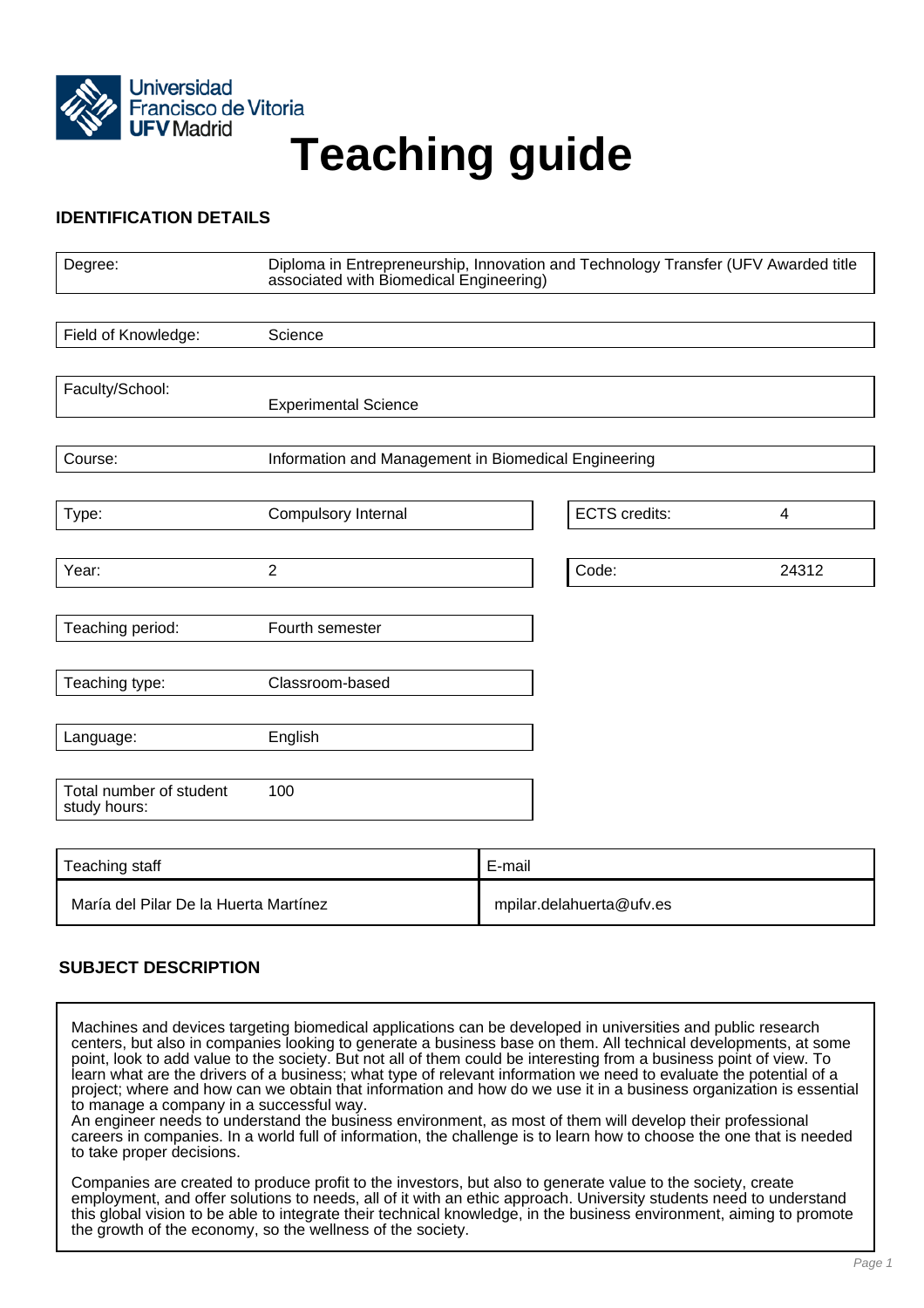#### **GOAL**

1.To understand what a business organization is: Companies as a society value generator.

2.To identify what are the key areas we need to analyze, from a business point of view, to develop a technical project.

3.To identify and manage different sources of information we need to support business decision.

4.To understand, as a user, companies' financial information.

5.To learn how to use information (patents, markets, competitors, financial etc) as business managers.

6.To understand what a business plan is and how do we build one.

### **PRIOR KNOWLEDGE**

At least B2 or equivalent English certificate.

## **COURSE SYLLABUS**

| 1. What is a company                                                                                                                                                                                                                                                                                                                  |
|---------------------------------------------------------------------------------------------------------------------------------------------------------------------------------------------------------------------------------------------------------------------------------------------------------------------------------------|
| a. What are the main goals: the why<br>b. Legal concepts<br>c. Technical feasibility vs business one<br>c. Long term sustainability to create value                                                                                                                                                                                   |
| 2. What do we need to analyze in a project from a business point of view<br>a. The need<br>b.Market: size, competitors. DAFO/Porter/5'c market analysis models<br>c. Intellectual property: Freedom to operate, patentability, other alternatives for IP protection<br>d. Feasibility: cost vs potential price<br>e.Regulatory issues |
| 3. Financial information of a company<br>a.Definition<br>b.P&L, Balance sheet, cashflow and notes:<br><i>i.Structure</i>                                                                                                                                                                                                              |
| ii. What information provides each statement<br>iii. Interpretation and use                                                                                                                                                                                                                                                           |
| 4. Business plan<br>a.Definition<br>b. Revenues and Expenses: how to project them<br>c. Investments<br>d.Cash needs.                                                                                                                                                                                                                  |

# **EDUCATION ACTIVITIES**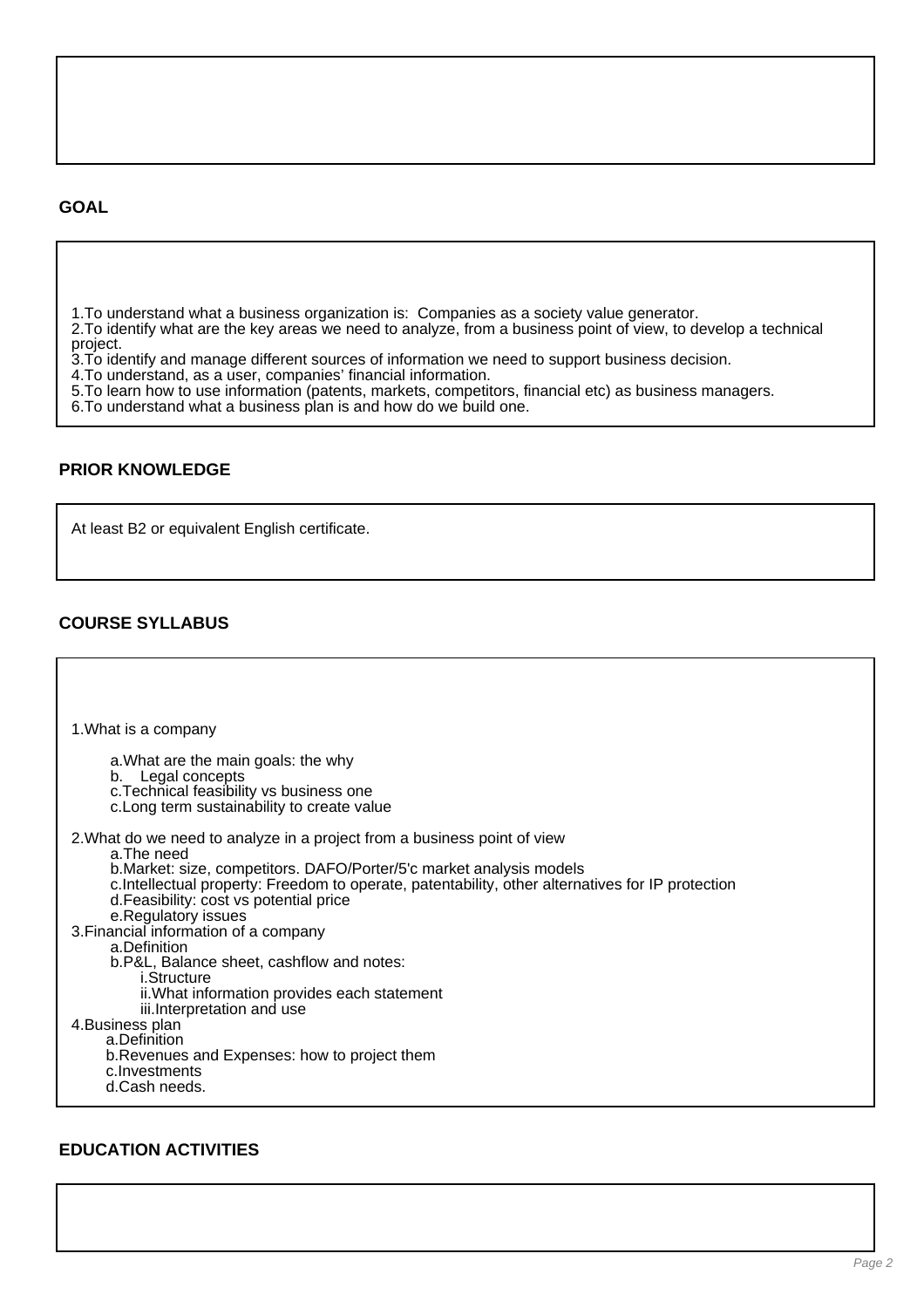Classes will be taught using PowerPoint presentation to explain the main concepts of the units. Practical cases will be provided as homework to discuss in class their approaches and solutions. YouTube and TED videos from international key people talking about the different contents of the course will be used as a starting point for discussions. Readings of books related to the subject will be recommended. Teamwork to generate an open discussion about a topic. Individual Project development at the end of the course.

## **DISTRIBUTION OF WORK TIME**

| <b>CLASSROOM-BASED ACTIVITY</b>     | INDEPENDENT STUDY/OUT-OF-CLASSROOM<br><b>ACTIVITY</b> |
|-------------------------------------|-------------------------------------------------------|
| 40<br>hours                         | I60<br>hours                                          |
| Unit 1<br>10 <sub>h</sub><br>Unit 2 | Unit 1 10h<br>Unit 2 15h<br>Unit 3 15h<br>Unit 4 20h  |
| 12h<br>Unit 3<br>12h<br>Unit 4 6h   |                                                       |

#### **SKILLS**

Develop and promote business mentality to generate value to society

Develop leadership attitudes to integrate technical and business approaches

Develop the business and financial mentality as an additional skill to be integrated with the engineering technical ones.

Manage and identify relevant information to evaluate the business feasibility of a technical project.

### **LEARNING RESULTS**

To understand the company concept in our environment and its key drivers for success

To identify the relevant information to be analyzed to create a company based in a R&D project

Understand market and financial information as a source to evaluate a business and its feasibility

To understand what is a business plan of a company and how to structure it

To learn how to manage business crisis and evaluate failure reasons to generate solutions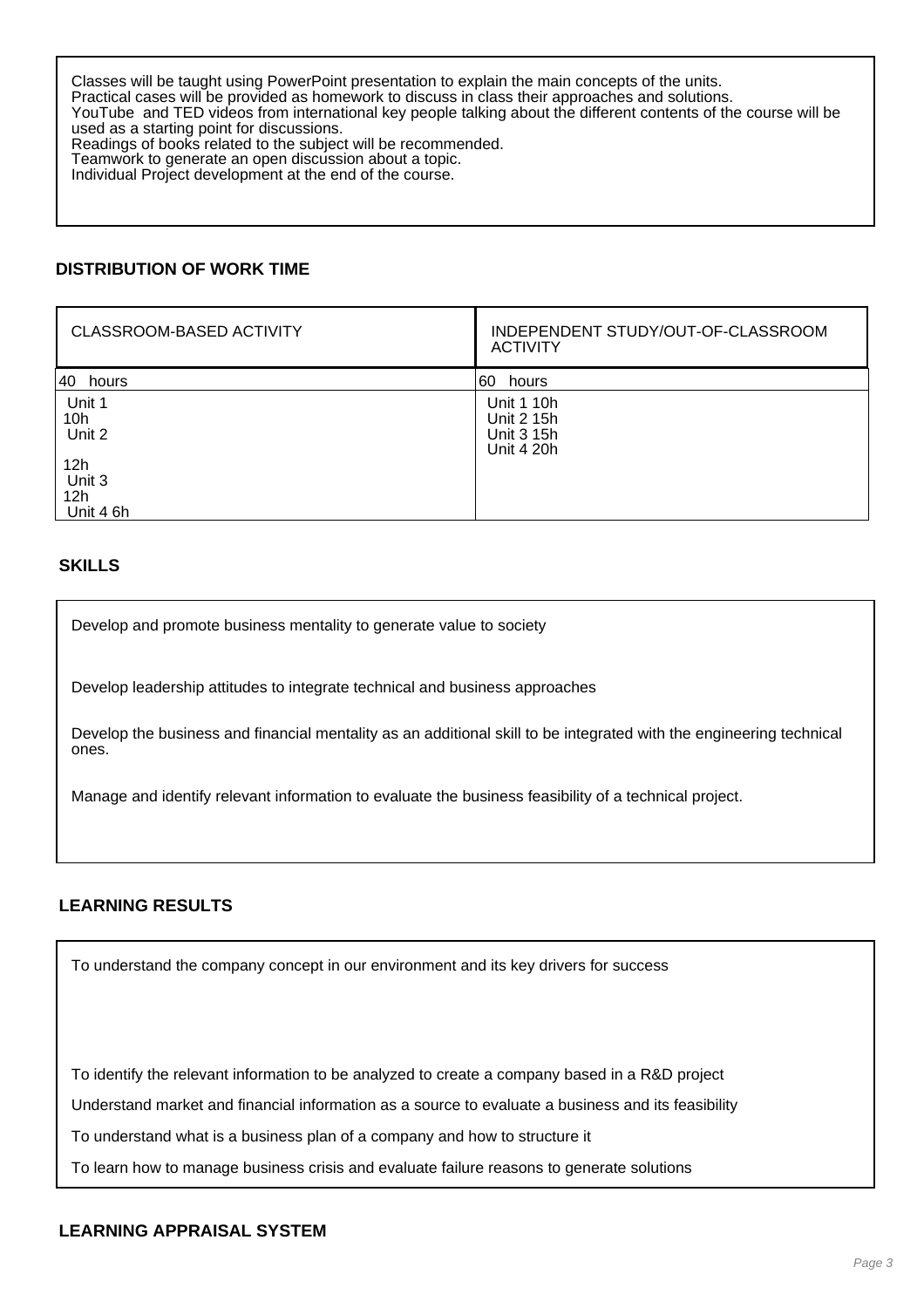Plagiarism behaviors, as well as the use of illegitimate means in the evaluation test, will be sanctioned in accordance with those established in the University Evaluation Regulation and Coexistence Regulations.

Ordinary evaluation System:

Priority system applicable to all students. It is based on continuous evaluation.

At the end of Unit 1 and 2 presencial exam: - Minimum mark to pass it. 70/100 At the end of Unit 3 and 4 presencial exam: Minimum mark to pass it. 70/100 At the end of the course: individual project development. Develop an Innovative technical project business plan focuses in the business information analysis (not accounting approach) . Class attendance is mandatory.

Final mark:

50% average of units' partial exams. If some of them are failed, they will be repeated in a final exam (only the unit failed). Final exam is not mandatory for students with more than 70% in partial ones. Final exam could be used to increase the average (voluntary).

15% participation in class discussions and practical cases.

35% Individual project evaluation

The average for the final mark requires a minimum of 40% in the final exam (students with some units failed)

The individual project is mandatory, and students will not pass the subject without it and with a mark below 40/100.

Students failing the subject but with a mark above 40/100 in the project, will keep the project mark to the second call.

Second call will require:

1.Global exam with all the contents.

a.Students with the project approved: Mark required 50/100

b.Students with the project failed: Mark required 75/100

Alternative evaluation system

Students in two or successive enrollments must contact the teacher to request to benefit from this system.

This system is intended for students being enrolled twice or more in the same subject who do not take advantage of the ordinary evaluation system because they cannot attend classes on regular basis.

At the end of units 1 and 2: presencial exam: - Minimum mark to pass it. 70/100 At the end of unites 3 and 4: presencial exam. Minimum mark to pass it. 70/100 At the end of the course: individual project development. Develop an Innovative technical project business plan focuses in the business information analysis (not accounting approach) .

Final mark:

40% average of units' partial exams. If some of them are failed, they will be repeated in a final exam (only the one failed). Final exam is not mandatory for students with more than 70% in partial ones. Final exam could be used to increase the average (voluntary).

60% Individual project evaluation

The individual project is mandatory, and students will not pass the subject without it and with a mark below 50/100.

Class attendance will not be mandatory.

Students failing the subject but with a mark above 50/100 in the project, will keep the project mark to the second call.

Second call will require:

1.Global exam with all the contents.

a.Students with the project approved: Mark required 50/100

b.Students with the project failed: Mark required 75/100